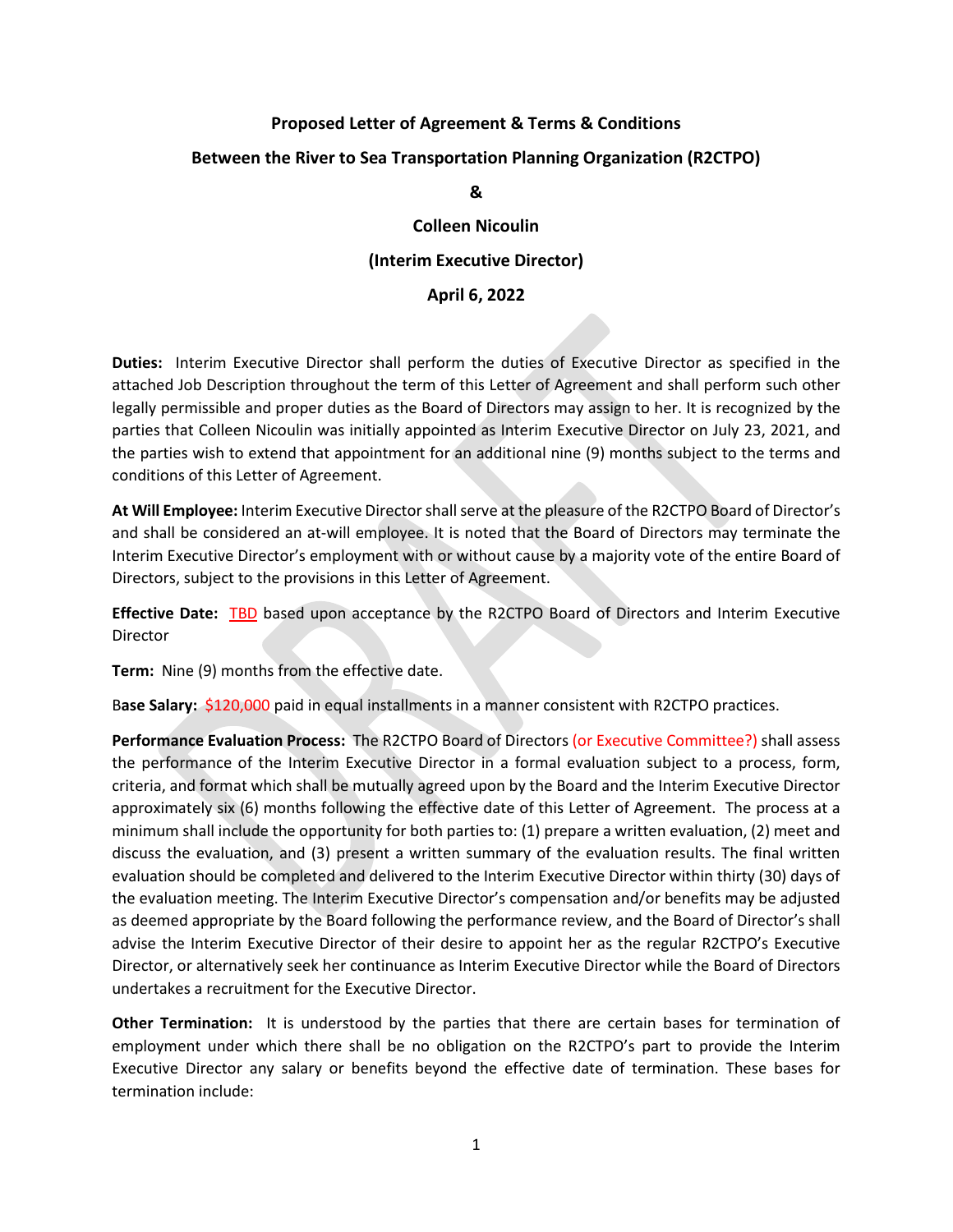- 1. Voluntary resignation by Interim Executive Director
- 2. Interim Executive Director's death
- 3. Permanent disability that renders the Interim Executive Director unable to perform her duties
- 4. By mutual agreement by the parties
- 5. Any act of moral turpitude on Interim Executive Director's part, or
- 6. Interim Executive Director is terminated for just cause, defined as:
	- a. Conviction of any serious crime or breach of public trust (other than a traffic offense), or,
	- b. Violation of terms of the Letter of Agreement, or
	- c. Gross neglect of duties on Interim Executive Director's part, provided that she was given, in writing, notice of specific allegations of gross neglect and failed to substantially cure such deficiencies within 30 days, or once cured, such gross neglect becomes chronic
- 7. In the event of material breach of this Letter of Agreement by the R2CTPO, the Interim Executive Director may make a written request for correction on the R2CTPO's part. Failure to do so in thirty (30) days or fewer shall affect a termination of the Letter of Agreement.

**Hours of Work**: It is recognized that the Interim Executive Director's will devote a significant amount of time outside the normal office hours to the performance of her duties for the R2CTPO, and the Interim Executive Director will be allowed to establish an appropriate work schedule consistent with the professional nature of her employment.

**Development of R2CTPO Strategic Plan:** The Interim Executive Director shall draft and submit a proposed R2CTPO Strategic Plan to the Board of Directors within two months of the effective date of this Letter of Agreement to identify the organization's strengths, weaknesses, opportunities, threats, challenges and opportunities, and proposed goals and objectives for the Board's consideration.

**Filling of Existing Staff Vacancies:** It is recognized by the parties that the R2CTPO has been operating with a number of approved full-time positions over the last several months, and the Interim Executive Director shall be authorized to commence actions to recruit and fill such vacancies subject to R2CTPO practices and polices during the term of this Letter of Agreement.

**Existing Employee Benefits:** The Interim Executive Director shall continue to receive all benefits accrued to current full-time employees based upon her experience and tenure with the R2CTPO throughout the term of this Letter of Agreement as may presently exist or may be added, deleted, or changed from time to time for full-time employees of the R2CTPO.

**Other Employment:** Interim Executive Director agrees to devote her full attention and best efforts to her duties per the attached job description, and she shall not become employed by any other employer while employed by the R2CTPO or accept voluntary positions that detract from her ability to perform her duties.

**Resumption of Duties as Manager of Operations & Planning:** In the event the Board of Director's does not offer the Interim Executive Director the regular Executive Director position following the six-month performance evaluation, she shall be entitled to resume her previous duties as the R2CTPO's Manager of Operations & Planning position following the completion of her responsibilities and remaining term as Interim Executive Director. Under such a circumstance, she shall be provided with the then applicable compensation and benefits accorded to an employee with her experience and organizational tenure consistent with the R2CTPO's personnel policies and procedures.